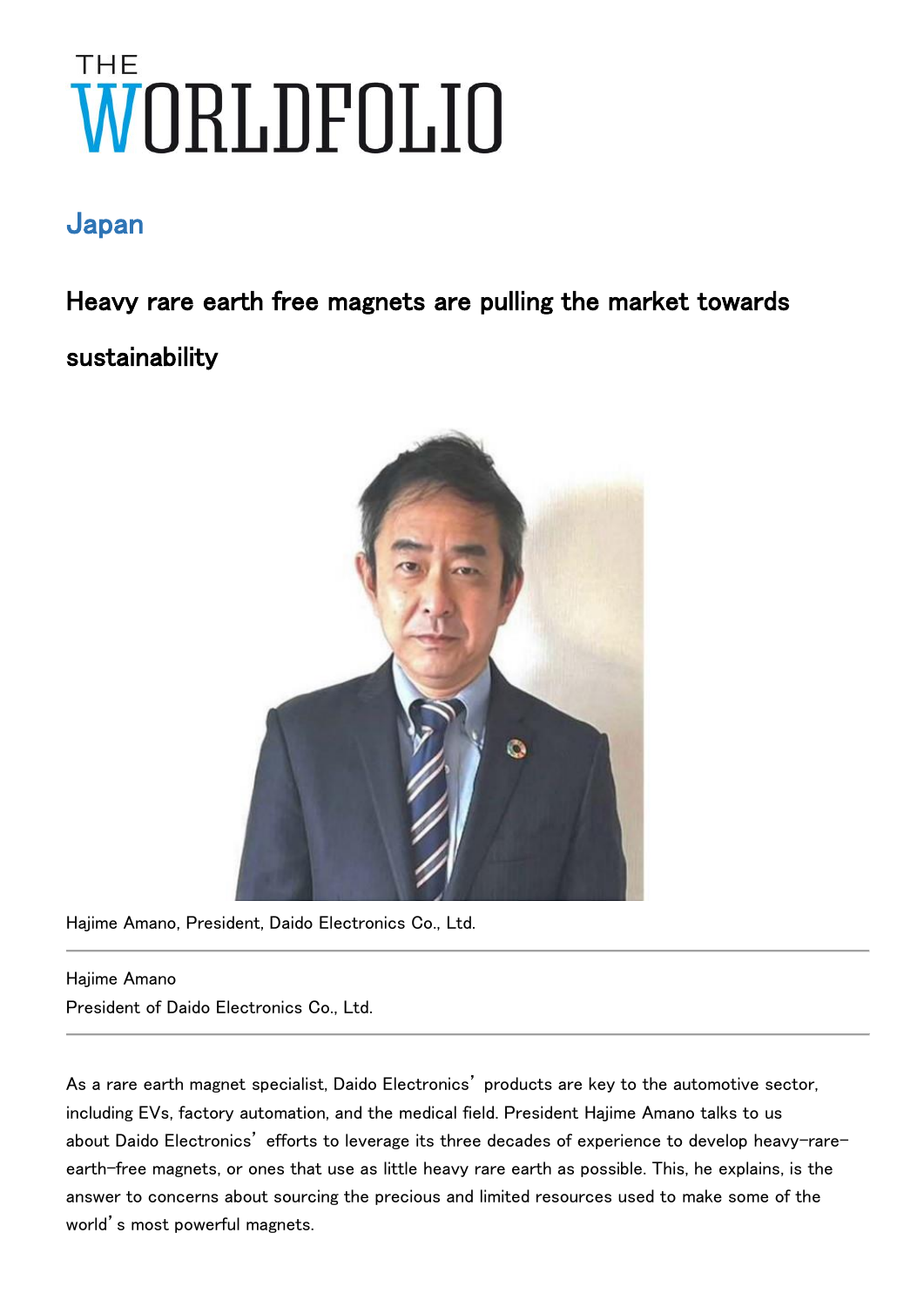### What is the current sales ratio of your products?

About 50% of our sales come from our hot deformed magnets, which are used for traction motors for EVs and motors for factory automation robots, with 20% coming from sintered magnets, used for traction motors for EVs and auxiliary motors for vehicles, and 30% from bonded magnets, used for vehicle sensors.

# Could you explain how the COVID-19 pandemic has impacted you and if and how you have recovered?

The initial plan was to just have steady growth, but with COVID-19, there was a dip. We were able to recover from that in late 2020, and we achieved high sales in 2021. Therefore, we are focusing on increasing our sales, targeting 150% by 2025 and 200% by 2030. We have been growing since 2017, and that is because we were able to launch the business of magnets for EV traction motors and expand our share in the market.

## You celebrated your company's 30th anniversary last year. What mid-term strategy have you put in place to continue the growth that you are experiencing with the rare earth magnets business?

As a strategy, we will produce a wide variety of NdFeB magnets, one is bonded magnets, second hot deformed magnets, third sintered magnets. In addition, we have been developing SmFeN bonded magnets with our parent company, Daido Steel. With these lines of products as a strength, we will respond to customers' various applications.

# The automotive industry is your biggest customer, using your magnets in steering column assemblies, and is currently undergoing a large shift from traditional engines to EVs. How are you adapting to these industry changes?

There are several trends in the automotive sectors, the shift to EVs and autonomous vehicles. More of our products are incorporated in new vehicles, for example sensors, actuators, and so on, so we are foreseeing to undergo an expansion. In particular, traction motors and generators require quite a lot of magnets, so we are much more focused on motors and generators in order to grow our business.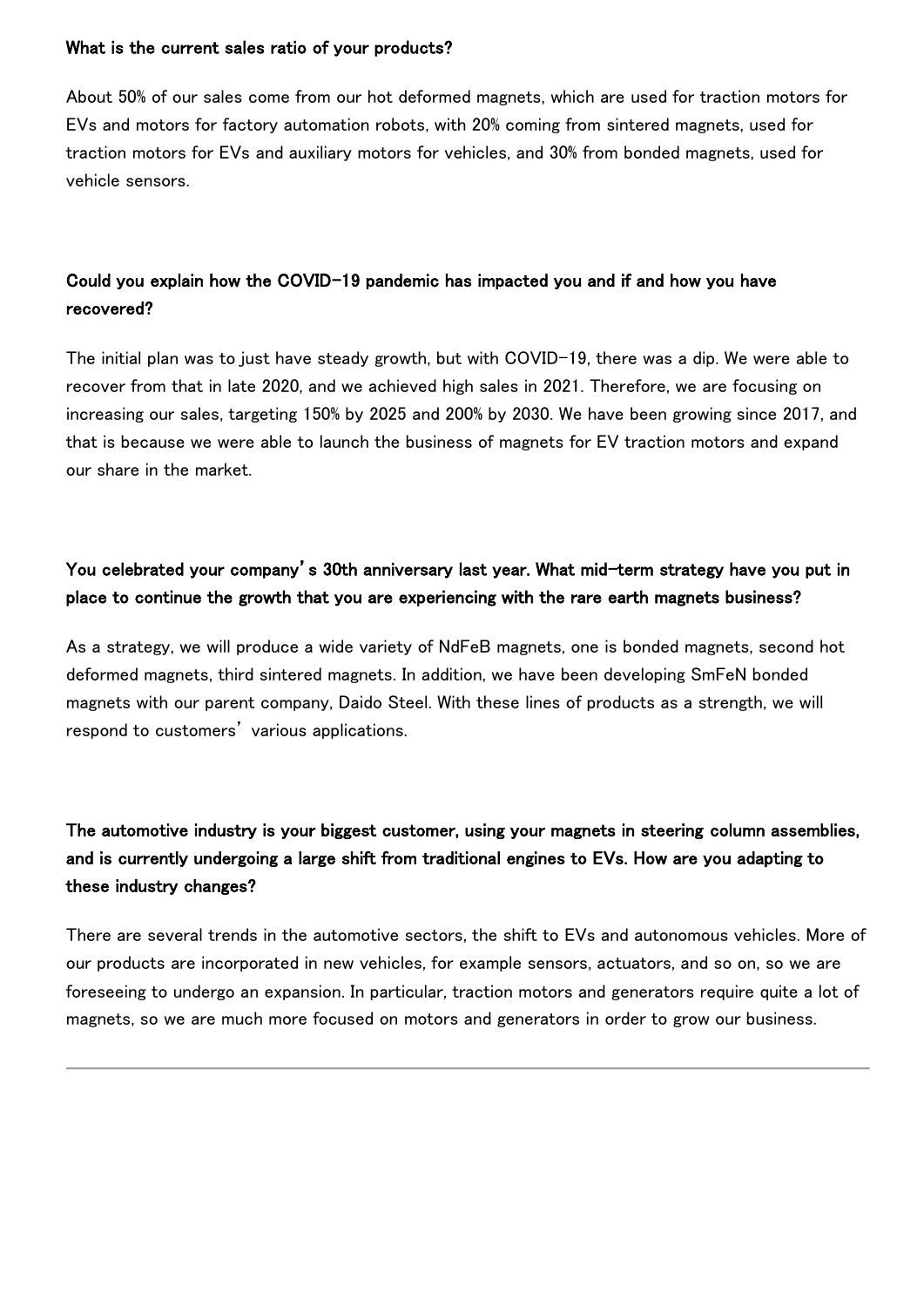

Traction motor with heavy-rare-earth-free magnets



Hot deformed magnet made not using heavy rare earth.

### Is there any other type of application that you are looking to expand into?

We are now focused not only on automotive and home appliances, but also on medical fields. Currently, we are receiving an increasing number of orders from US companies, and we expect the market to grow.

### How will you reach those end users in the US?

Mainly, our sales department conducts market research and sales. The Daido Steel group has a sales department in our Chicago office which deals not only with our magnets but also with other departments such as the Technical Support office. We also have a Frankfurt office in Europe whose role is similar to the Chicago one.

## Since 1994, you have had a factory in Thailand. You have two factories in China, in Guangdong and Jiangsu. What benefits do these international locations bring to your business?

Our main focus will continue to be Japan and the Japanese affiliated companies going overseas. In the past, our factories in Thailand and China were established due to our collaboration and partnership with Japanese affiliated companies.

In the factory in Thailand, we provide products to tier one users of European car manufacturers. We have acquired certificates to provide products and components to them. Those European companies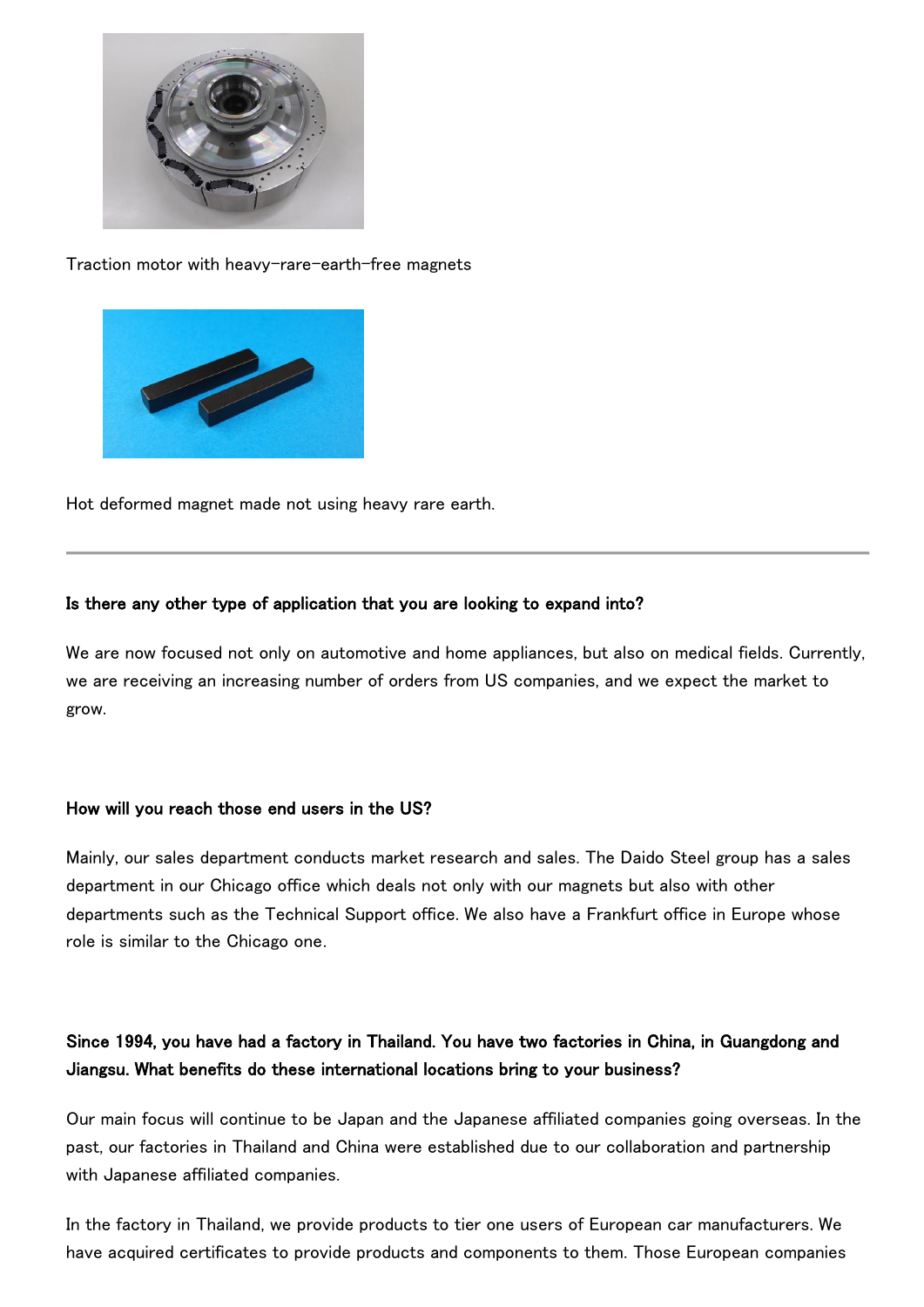have factories all over the world. We have been producing our products for Asian and North America customers. Moreover, in the US, we have acquired land in Ohio, expecting to start the magnet business for EV traction motors in the near future.

### Would you be interested in expanding your international locations?

We currently want to focus on strengthening our facility in Japan. We have some spare land within our compound here, so we would like to upgrade this by adding more facilities there. In the future, many overseas locations will be an option, but we are not really thinking about it now.

# The Japanese population has the oldest average life expectancy in the world, of 85 years. Almost a third of the population is over 65, which means a reduced labor force and less demand for products in general. How has this declining demographic affected your company and how are you reacting to this challenge?

We have two approaches. Firstly, we standardize a product as much as possible and introduce a lot of automation so that we are not dependent on the personal skill of the craftsman or engineer. Secondly, there are some products which require high technology, high skills, and a lot of experience, and it is important for us to pass down that knowledge within our company.

## As a manufacturer of rare earth magnets, what is the essence of *monozukuri* and what does it mean to your company?

The strength of our company in terms of *monozukuri* is that we have been differentiating ourselves from other companies by not using heavy rare earth metals. Also, we can cater to a wide range of fields including some niche fields as a result of our application of the *monozukuri* philosophy.

China has a really strong hold on the mines for rare earth metals and the Chinese government threatens to impose controls on them, especially in the political spats between Beijing and Tokyo. We know that in response, Japanese companies are looking to offset this risk by reducing the amount of rare earth metals used in their magnets. How does this affect your company?

There are two types of rare earth; one is heavy and the other one is light rare earth. In terms of heavy rare earth, the Chinese are dominating the market, however with light rare earth you can procure the material not only from China but from the US and Australia as well. Heavy rare earth material can only be procured from South China, so as you say, it is politically risky. In addition, as there are few resources of heavy rare earth metals, we must make effective use of this limited resource.